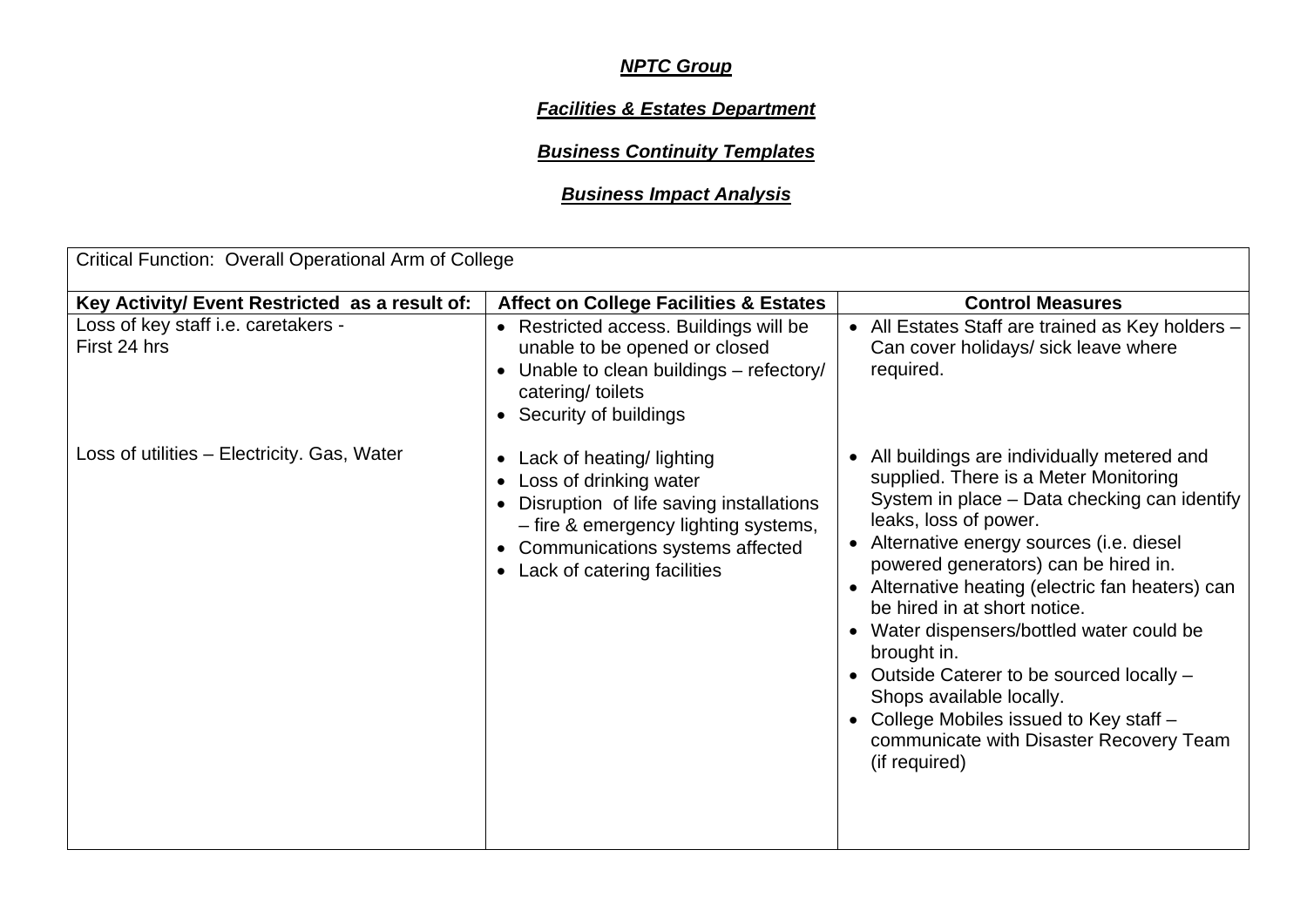| Non Compliance with Health & Safety<br>legislation | Service contracts<br><b>Statutory inspections</b><br><b>Public Health Warning</b><br>Accidental Exposure to<br>hazardous materials (Asbestos)<br><b>Enforcement Notices</b> | • Statutory compliance Service Contracts in<br>place and progress monitored<br>• Asbestos register available - electronically<br>and hard copy (referenced prior to<br>commencement of works)<br>• Any warnings relating to Public Health would<br>be communicated through several streams<br>(Social Media, Local Radio, Internal E-mail)<br>Inspections carried out by F & E Manager,<br>Estates Supervisor and any defective<br>equipment shut down. |
|----------------------------------------------------|-----------------------------------------------------------------------------------------------------------------------------------------------------------------------------|---------------------------------------------------------------------------------------------------------------------------------------------------------------------------------------------------------------------------------------------------------------------------------------------------------------------------------------------------------------------------------------------------------------------------------------------------------|
| <b>Extreme Weather Conditions</b>                  | Flooding<br>Heavy snow<br>Stormy weather conditions/ high<br>winds etc                                                                                                      | • Stream cleaned regularly to minimise the<br>build-up of litter/debris in front of storm<br>gates.<br>• For pre-warnings of heavy snow, Estates<br>Staff will grit all main entrances to College<br>buildings, notices will be issued through<br>Social Media as to the Status of the College<br>(i.e. Open/Shut/Evening Classes Cancelled<br>etc)                                                                                                     |
| Arson / structural damage to buildings             | <b>Buildings damaged</b><br>Disruption to curriculum<br>Communication systems affected<br><b>Disruption to facilities</b><br><b>Disruption to Staff and Students</b>        | • Disaster Recovery Team deployed to assess<br>damage and call in Contractors as<br>necessary (i.e. Window firm etc)<br>• Classes will be reallocated and Learners<br>informed through Social and Local Media.<br>• Estates will try and minimise disruption to<br>services by deploying staff or employing<br>contractors as a matter of urgency                                                                                                       |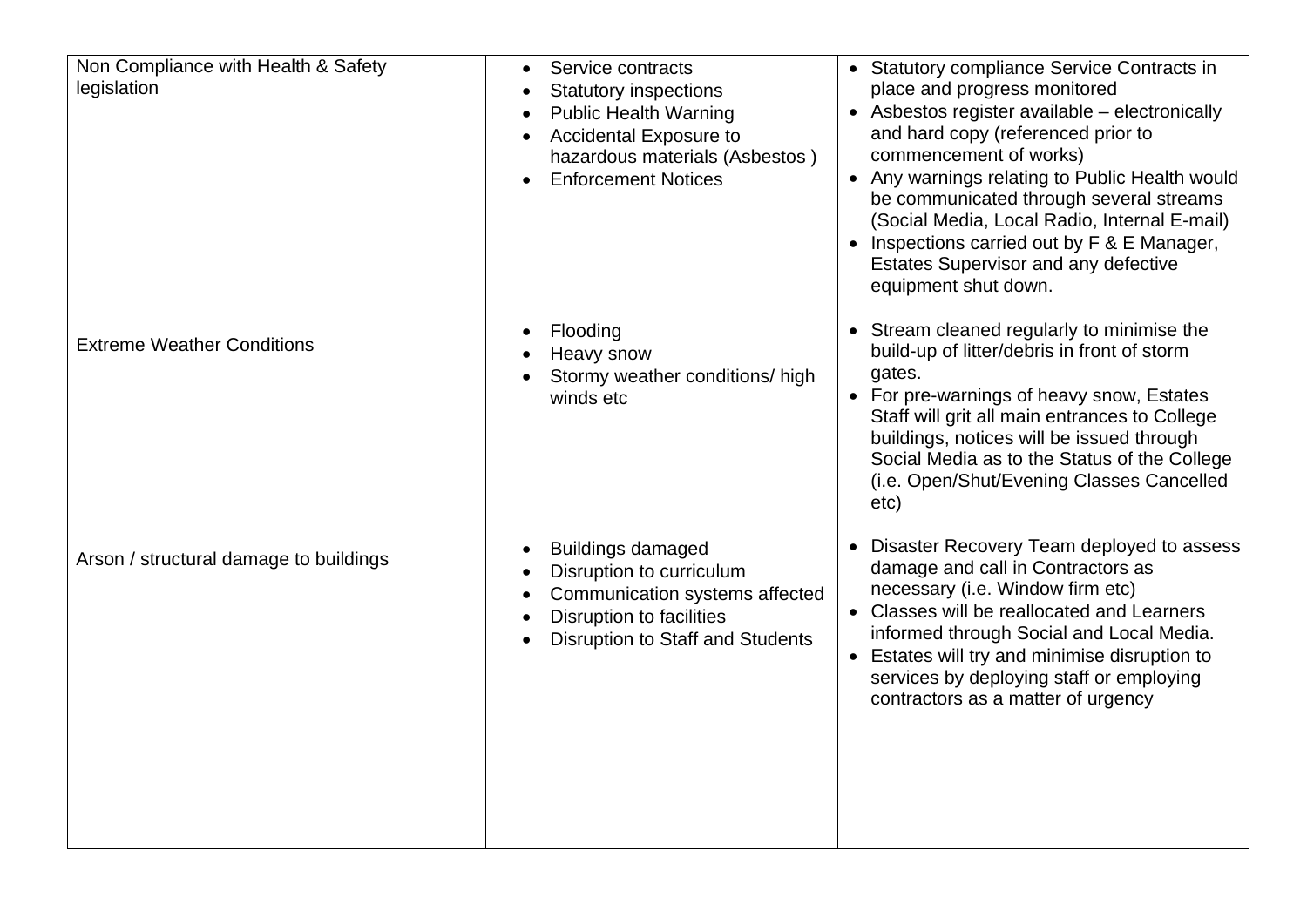| Curriculum/vocational workshop training<br>facilities | Disruption to students sitting<br>Exam boards informed by Exams Office<br>$\bullet$<br>examinations<br>Notifications through Social and Local Media<br>to inform Learners and Staff of<br>Disruption to the curriculum time<br>$\bullet$<br>disruptions/delays<br>table<br>Disruption staff & students<br>$\bullet$<br><b>Disruption to facilities</b> |  |
|-------------------------------------------------------|--------------------------------------------------------------------------------------------------------------------------------------------------------------------------------------------------------------------------------------------------------------------------------------------------------------------------------------------------------|--|
| Environmental disaster                                | Gas Board Contacted by Estates Dept.<br>Gas Leak on premises<br>$\bullet$<br>Spillage procedures developed<br>Fuel Spillage on premises<br>Departmentally and stored locally and at<br>Spillage of hazardous waste on<br>Estates.<br>premises                                                                                                          |  |
| Reputational damage                                   | <b>Possible Complaints</b><br>$\bullet$<br>Discussions with awarding<br>bodies                                                                                                                                                                                                                                                                         |  |
| 24--48 hrs                                            | Disruption to students sitting<br>$\bullet$<br>$\bullet$<br>examinations<br>Reputational damage<br>$\bullet$<br>Complaints<br>Discussions with awarding bodies                                                                                                                                                                                         |  |
| Up to 1 week                                          | Disruption to increased number<br>$\bullet$<br>$\bullet$<br>of students - leading to possible<br>transfer to other centres<br>Increased reputational damage<br>Major re-scheduling of<br>examinations                                                                                                                                                  |  |
| Up to 2 weeks                                         | Disruption to increased number<br>$\bullet$<br>$\bullet$<br>of students - leading to possible<br>transfer to other centres<br>Increased reputational damage<br>$\bullet$<br>Major re-scheduling of<br>$\bullet$<br>examinations                                                                                                                        |  |
| Beyond 2 weeks                                        | Beyond 2 weeks the crisis would<br>$\bullet$<br>$\bullet$<br>have escalated further, if action<br>has not been taken to reduce the<br>impact                                                                                                                                                                                                           |  |